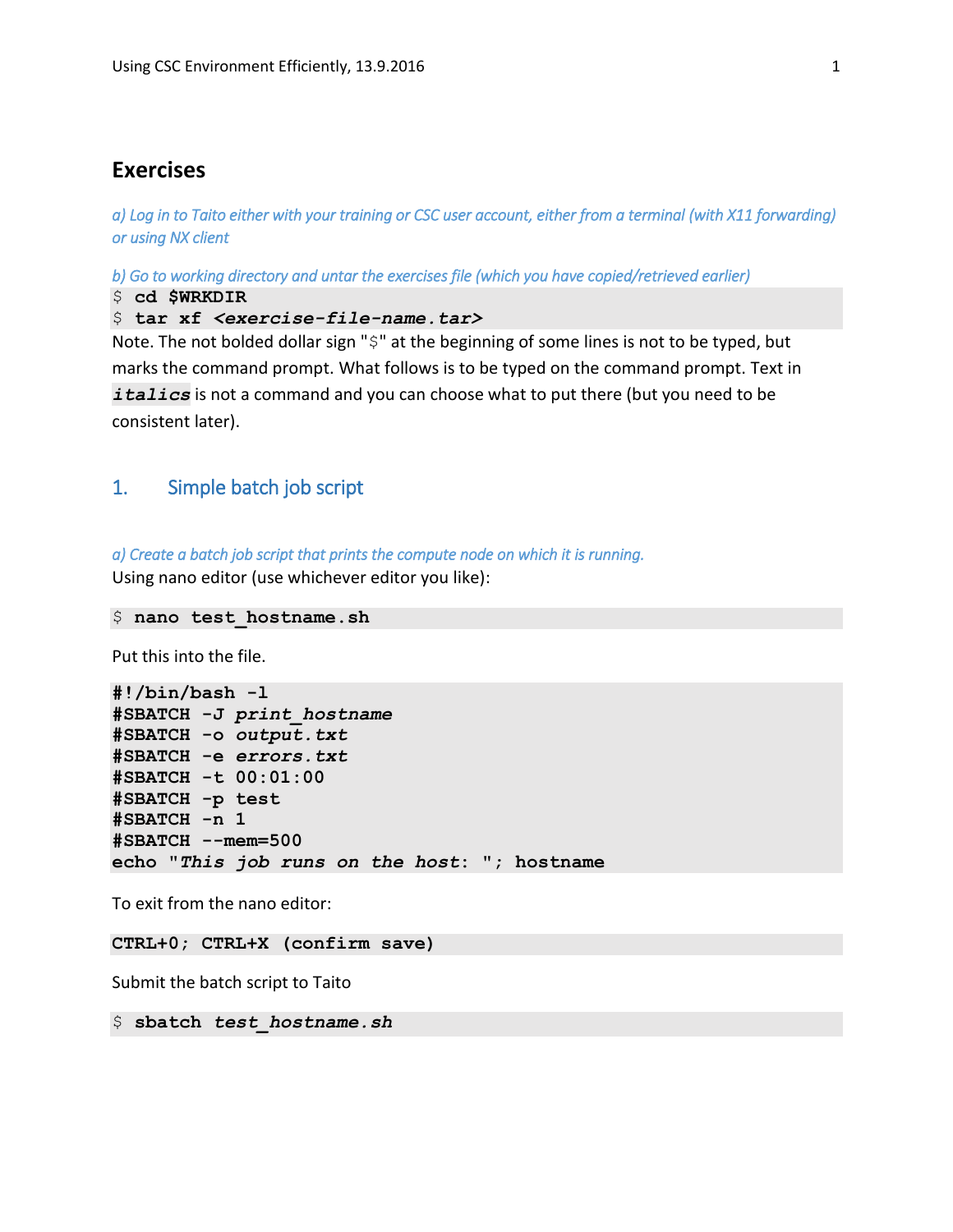#### *b) Check the job status.*

In the following command replace *<your username>* with the training account or your CSC username, which ever you used to log in to Taito. If you are not sure which it is, you can check it with **whoami** or with this command **echo \$USERNAME**).

```
$ squeue –u <your username>
c) What and where did the job print out? 
$ less output.txt (type q to quit)
$ less errors.txt (type q to quit)
```
# 2. Simple R job

Run a simple R job from a script. The script will fit a straight line through a file containing some x,y value pairs.

```
a) Create a script containing the R commands.
```
Go to the directory "r-job", where you have the data (a file called **data.csv**). In that directory, create the following R script file (R commands to be executed). Name the file "**fit.R**"

```
mydata <- read.csv("data.csv")
fit <- lm(y~x,mydata)
fit$coefficients
```
*b) Set up the R environment with the module command*  \$ **module load r-env**

*c) Run the script with* 

\$ **R --no-save --no-restore -f fit.R**

*d) Did the job succeed? What are the fit coefficients?* 

# 3. Simple R job as a batch job

Run the previous R script as a batch job.

#### *a) Create a batch job script, which will submit the job to the queue.*

Start with the batch script file from the first exercise. Copy it to the current folder and edit it as follows. Add to the batch script file the **module load ...** command and then the command to run the R-script (the commands you gave in the command line in the previous exercise, you can remove the hostname command if you like). The other SLURM requirements can be as in the previous example.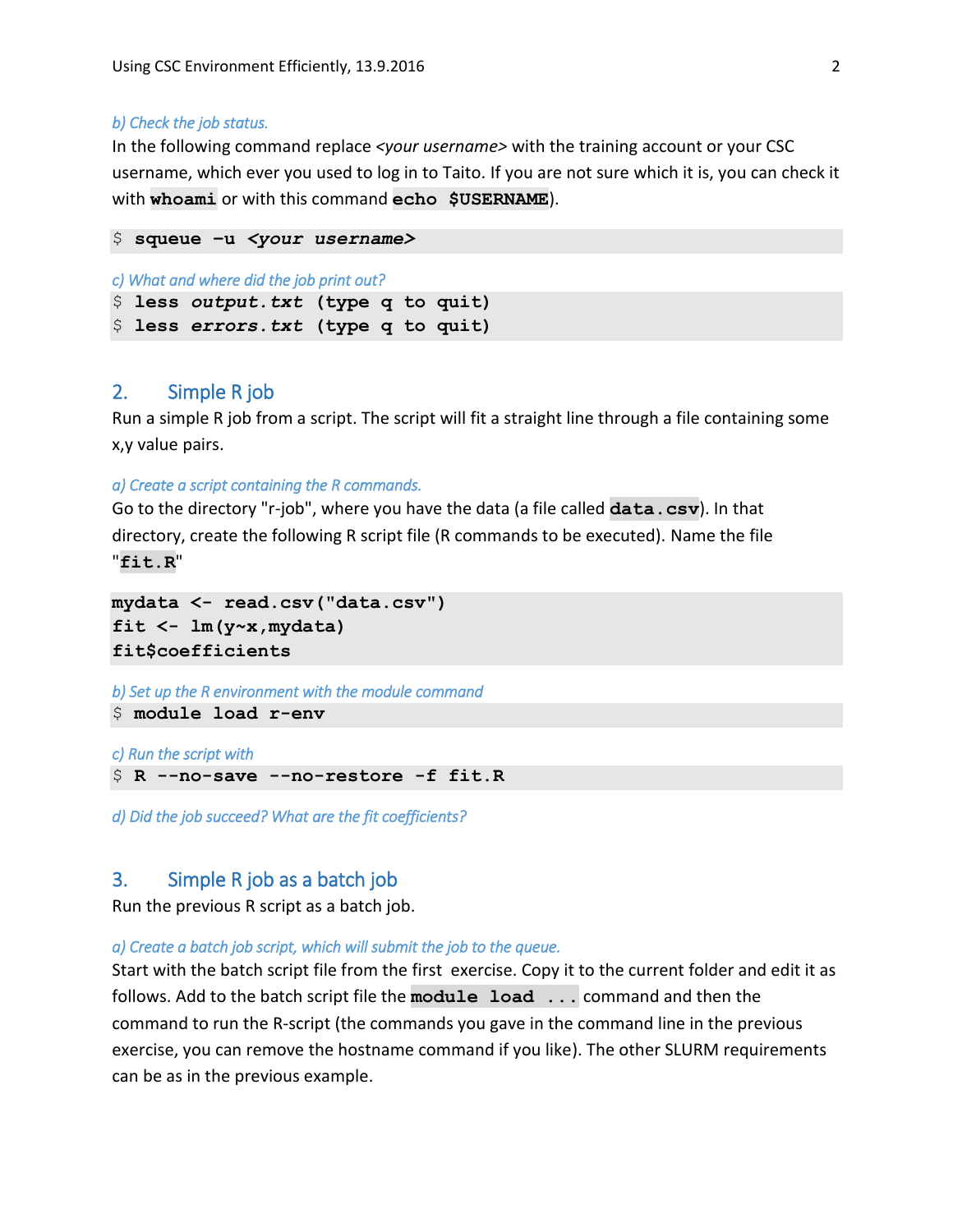```
b) Submit the batch script with
```
# \$ **sbatch** *your\_script\_name*

#### *c) Check the job results.*

Did the job succeed? Where are the fit constants?

# 4. Run tens of R batch jobs as an array job

In this example, we will repeat the previous fitting job for 20 datasets using the array job functionality of SLURM.

#### *a) Prepare a list of files to process.*

Go to the folder named **r-array**. Create there a file called **datanames.txt**. This file will contain the names of all those files that will be used as input to the fitting. Run the following commands to create it.

```
$ cd data_dir
$ ls * > ../datanames.txt
```
### *b) Write the R script, that will do the fitting.*

Go back to the r-array folder, create a script named **modelscript.R** and put the following commands to it (you can copy the previous script and edit that, or start from scratch).

```
dataname <- commandArgs(trailingOnly = TRUE)
```

```
mydata <- read.csv(paste0("data_dir/",dataname))
```
**fit <- lm(y~x,mydata)**

```
write(fit$coefficients,file=paste0("result_dir/",dataname,"_result.txt
"))
```
The first line will extract from the batch command the name of the dataset to be fitted. The next line reads that data into the variable mydata. Then we fit, like in the previous example, and finally write the coefficients into a file.

#### *c) Create a batch script to submit the job.*

Name it **R** array. sh. Copy the contents from the previous example. Add the following line among the other lines starting #SBATCH:

```
#SBATCH -a 1-20
```
It will ask SLURM to run an array of 20 jobs. Edit the output and error files to go to their own directories and files by editing/adding:

```
#SBATCH -o out/output%a.txt
```
**#SBATCH -e err/***errors%a.txt*

After the line with module **load r-env/default**, add the following line

**dataname=\$(sed -n "\$SLURM\_ARRAY\_TASK\_ID"p datanames.txt)**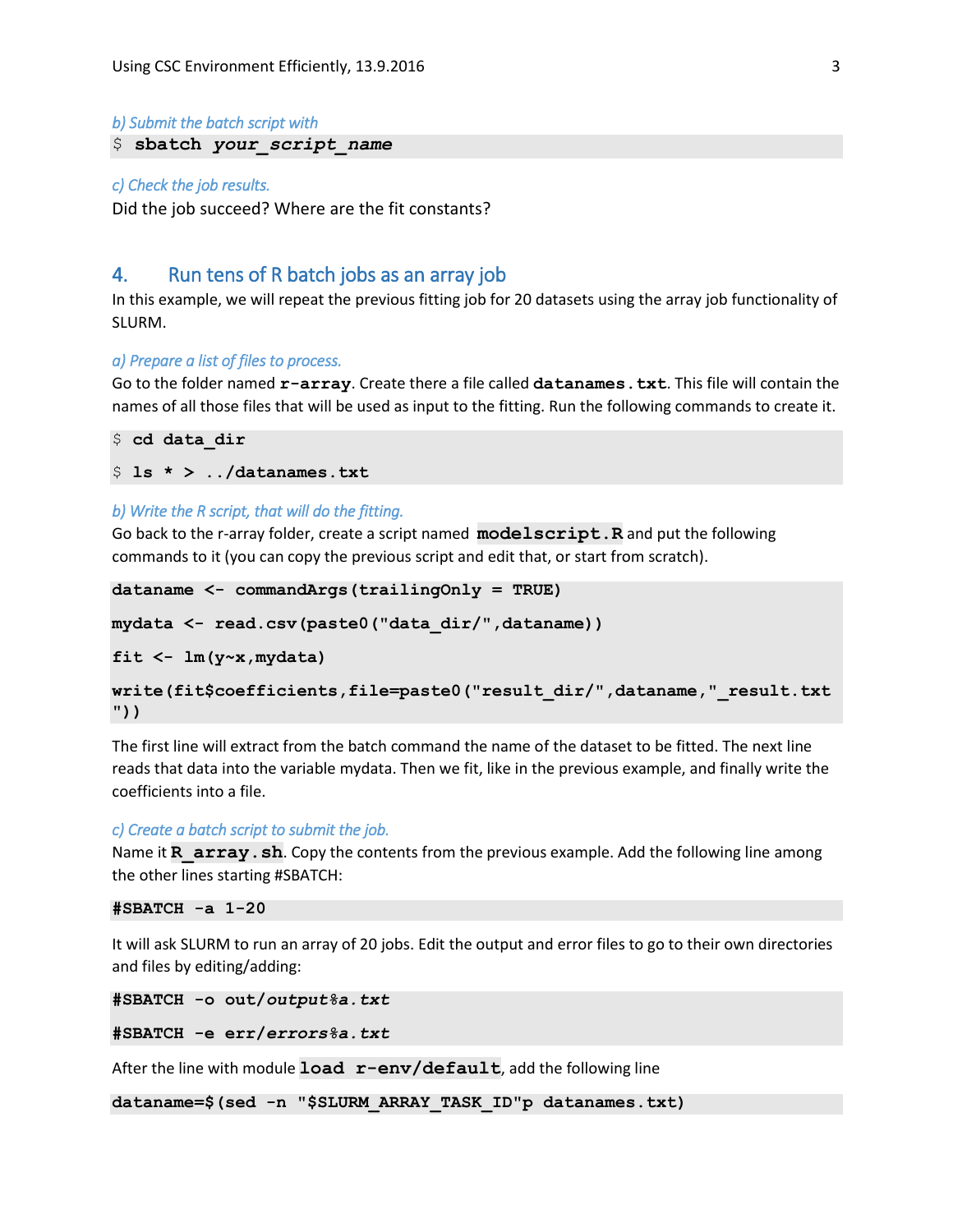and replace the line to run the R command into:

#### **R --no-save --no-restore -f modelscript.R --args \$dataname**

You should now have:

- 1) **datanames.txt**, which has the names of your datafiles
- 2) **modelscript.R**, which contains the R code to do the fitting
- 3) **R** array. sh, which is the batch script to submit the job
- 4) (and the folders out, err, data\_dir, result\_dir which were there already)

*d) run the batch script with* 

```
$ sbatch R_array.sh
```
You should get the fit coefficients in separate files in the **result dir**. Let's now use interactive R to look at the results.

```
e) Initialise R and Rstudio and start RStudio
```
\$ **module load r-env** # (if you did this already, no need to repeat)

\$ **module load rstudio**

\$ **rstudio**

#### *f) Collect the results and plot them.*

In the GUI that opens, click "File", "Open File", choose **analyse.R** and accept. The script contents will appear in the top left window. To execute the commands move your mouse to the line, and press "ctrl - Enter" to run them. Run them in order. The original data was created by calculating the y values by y=2x + some random noise. How do the fit coefficients match that?

# 5. Copying files to hpc\_archive

You can access hpc archive only from Taito and Sisu. After installing some tools, you can access IDA, which also uses iRods technology, also from your computer.

```
Log in to Taito. Check the contents of your hpc_archive:
$ ils
```
Show the directory that you're in in hpc\_archive \$ **ipwd**

Show the directory that you're in in taito:

\$ **pwd**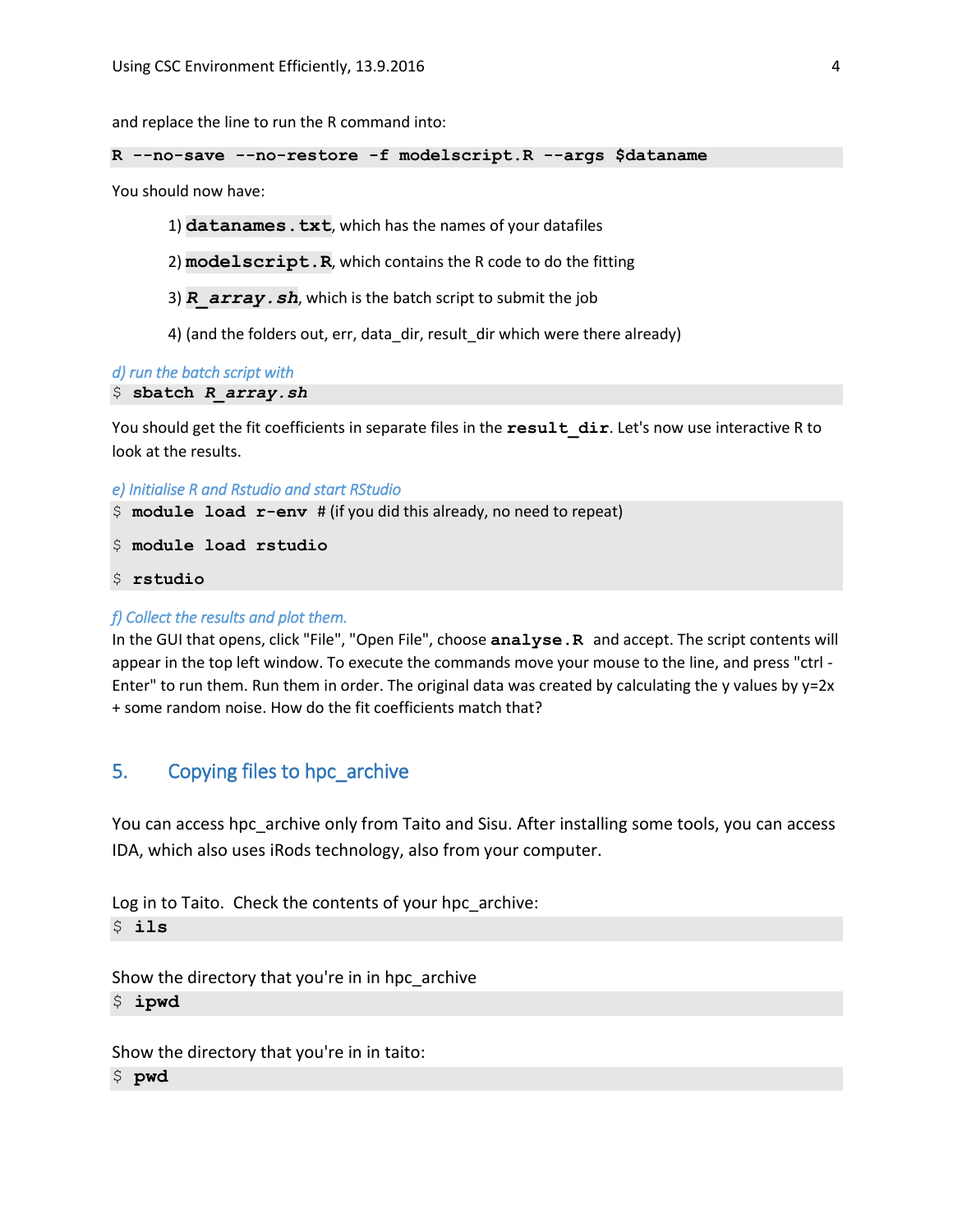Create a directory in hpc\_archive

\$ **imkdir** *test*

Move to test directory in hpc archive \$ **icd** *test*

Confirm where you are in hpc\_archive \$ **ipwd**

Copy (put) a file to the test directory in hpc\_archive: \$ **iput** *<filename>*

Confirm that the file is in hpc\_archive \$ **ils**

Copy the file back from hpc\_archive, but to a local folder called *localtest*

```
$ mkdir localtest
```
- \$ **cd** *localtest*
- \$ **iget** *<filename>*

# 6. Archive a file

Make a new directory in hpc\_archive home directory (not under test) called *mysafe*. Copy there your files, e.g., *test\_hostname.sh* and *R\_array.sh* from previous exercises. Compress and archive a file, e.g., *fit.R* using a command **tar -zcvf** , and copy it to *mysafe*.

# 7. Batch job with thread parallelization

Some applications can be run in parallel to speed them up. In this example you run the HMMER software to describe and analyze related or similar sequence areas both in serial and parallel to see if the jobs speed up.

HMMER uses a database that is already installed, but the protein sequences you want to study need to be copied first to be used as input:

\$ **cp /appl/bio/hmmer/example.fasta .**

Let's first run the job with just one core. Copy one of the old batch scripts to current directory, and change / add the following items in it:

1) Output to *out\_%j.txt*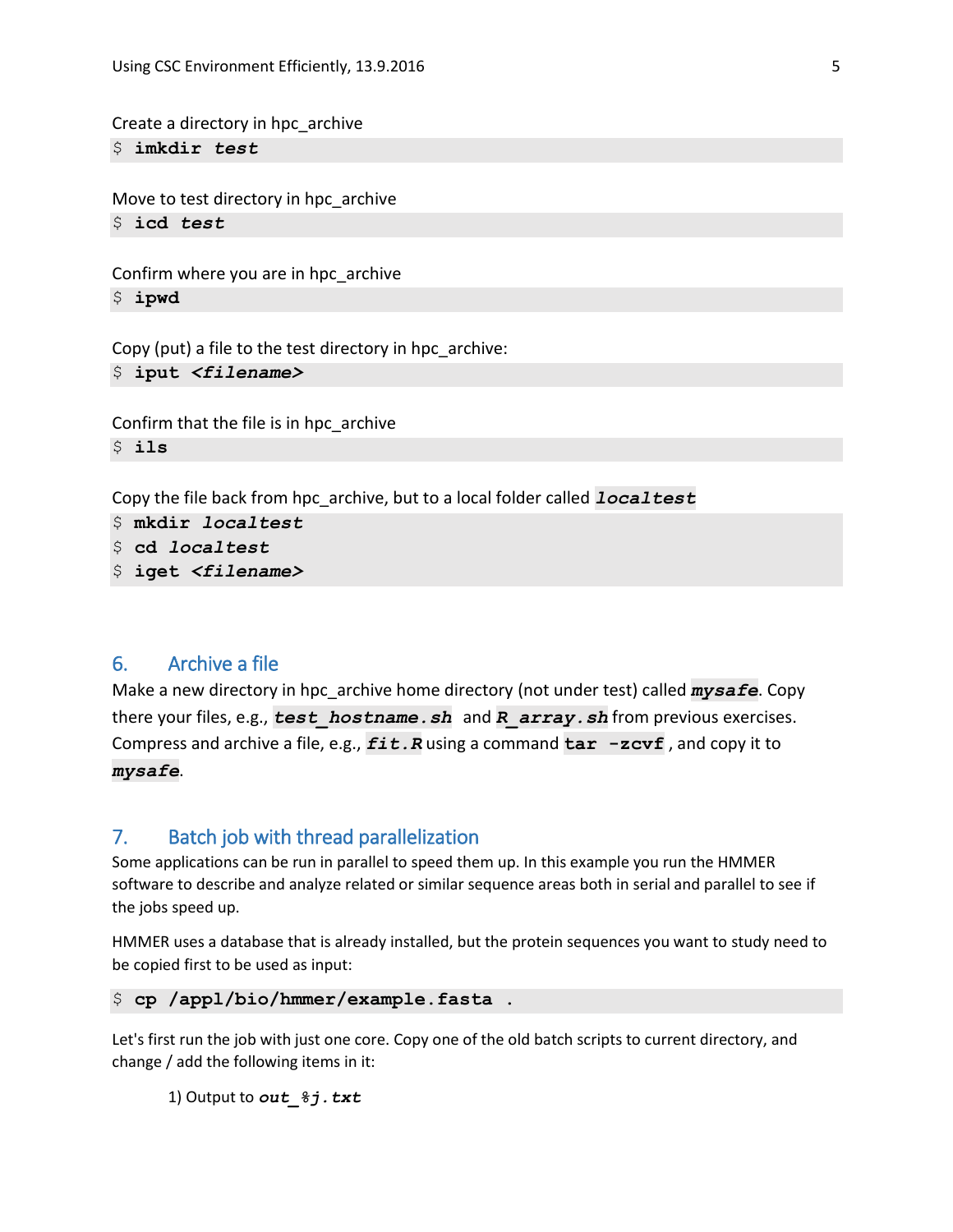```
2) error to err_%j.txt
3) run time 10 minutes
4) load the hmmer -module
5) run command: 
hmmscan $HMMERDB/Pfam-A.hmm example.fasta > example_1.result
```
Submit the job with:

### \$ **sbatch** *jobscript.sh*

Submitting the job echoes the SLURM job id number to the screen, but that is also shown in the output and error filenames (out <SLURM\_JOBID>.out). Check if the job is running with

```
$ squeue -u <your username>
```
Or

```
$ squeue -j <SLURM_JOBID>
```
Once the job is finished you can check how much memory and time it used:

```
$ sacct -j <SLURM_JOBID> -o elapsed,reqmem,maxrss
```
Did you reserve a good amount of memory? (not excessively too much, but enough to not be close to memory running out and terminating the job).

Now, let's try with 4 cores. At this point we'll also switch to using the environment variable **\$SLURM\_CPUS\_PER\_TASK\_to avoid mistakes and the need to change that in many places. Add this** line to the batch script:

```
#SBATCH --cpus-per-task=4
```
Change the run command to:

**hmmscan --cpu \$SLURM\_CPUS\_PER\_TASK \$HMMERDB/Pfam-A.hmm \** *example.fasta* **>** *example\_***\$SLURM\_CPUS\_PER\_TASK***.result*

As you've asked for 4 cpus per task, the environment variable **\$SLURM\_CPUS\_PER\_TASK** evaluates to 4 when the script is run, and you only need to change the number on the **#SBATCH** line.

Submit the job and check with the **sacct** command how long it took to run the hmmer job and how did the memory usage change and try to answer these questions: